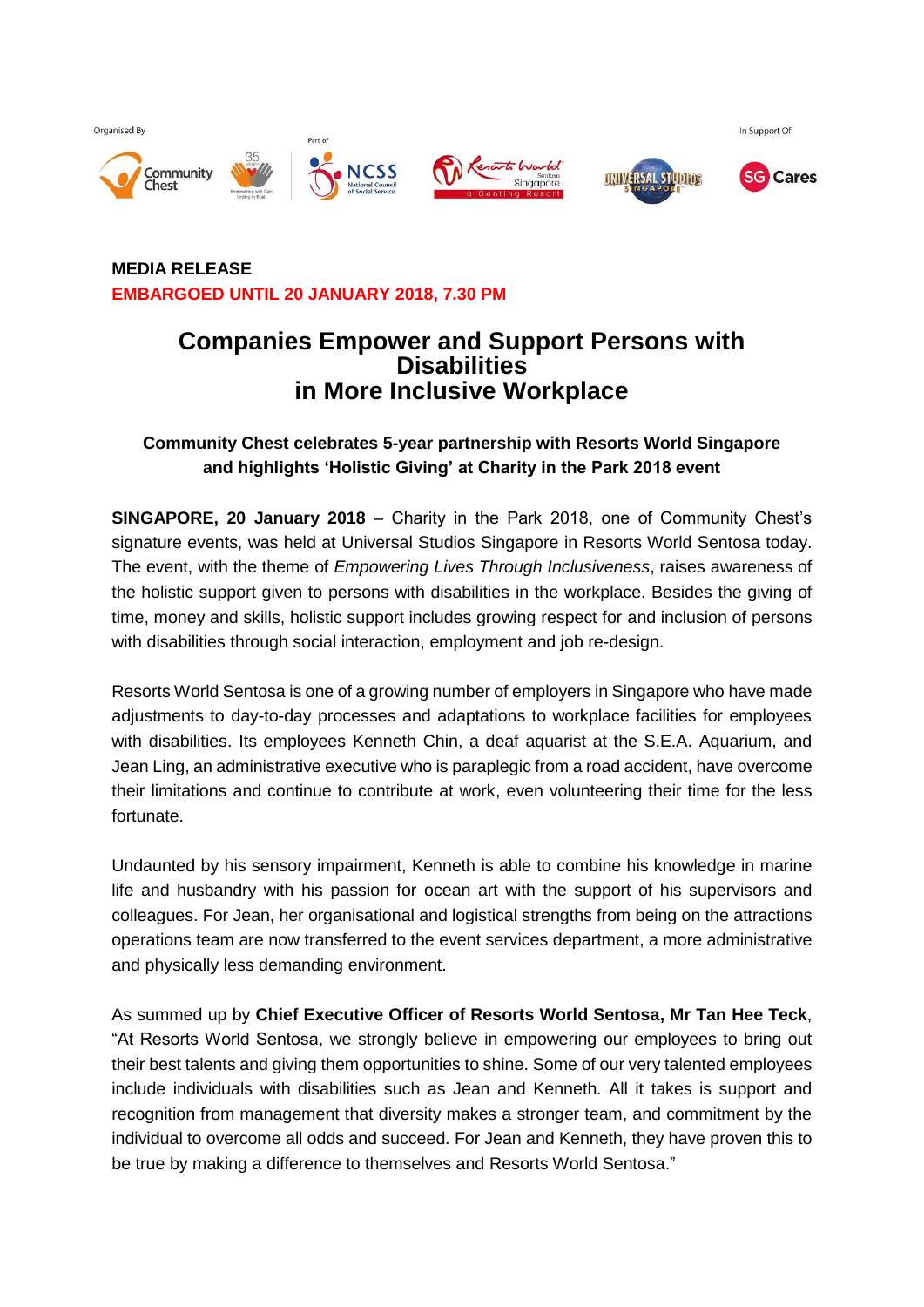Graced by Guest-of-Honour Mr Chan Chun Sing, Minister in the Prime Minister's Office, invited guests of Charity in the Park 2018 included Community Chest service users ranging from low income families, children with special needs and seniors, in addition to corporate donors and their families. Organisations acknowledged as contributors to the event included HSBC Singapore, Singapore Power, Singapore Press Holdings and Yeo Hiap Seng Limited.

In his welcome address, **Mr Phillip Tan, Chairman of Community Chest,** highlighted the success of the partnership between Resorts World Sentosa and Community Chest and urged other organisations to collaborate in similar ways that would benefit the social service ecosystem.

"Every person can be empowered to live with dignity in a caring and inclusive society. I am heartened that with greater awareness, improvements in technology and innovative ways of working, Community Chest has strengthened our role as a one-stop CSR partner by connecting players in the ecosystem to achieve this shared vision for all in Singapore."

Over 4,000 donors, volunteers, social service users and their caregivers attended Charity in the Park 2018, where they enjoyed an evening of rides, attractions and sumptuous food in Universal Studios Singapore. The event included games and experiential activities designed to allow more people to have a better understanding of the challenges faced by persons with disabilities, such as Braille Code and Abstract Picture Drawing. Played by mixed teams of six, comprising corporates and service users, these activities encourage deeper interaction among people of various needs and abilities. The activities culminated in the revelation of a mosaic painting depicting ocean conservation and the role of S.E.A. Aquarium in caring for marine animals, a masterpiece of Kenneth who is also a talented artist. The event is in line with the 5-year social service roadmap launched last year, and also held in support of SG Cares, a national movement to promote volunteerism. The event also raised about \$2.3 million for about 80 social service organisations supported by Community Chest.

 $-$  FND  $-$ 

#### **About Community Chest**

This year marks 35 years since Community Chest first set out to empower lives with care and unite the community in trust, to serve those in need. With the aim to enable every individual to live with dignity within a caring and inclusive society, Community Chest supports about 80 social service organisations to meet underserved, critical social needs. As Community Chest's fundraising and operating costs are covered mainly by Tote Board Group, 100% of your contributions goes towards empowering the lives of:

- Children with special needs and youth-at-risk
- Adults with disabilities